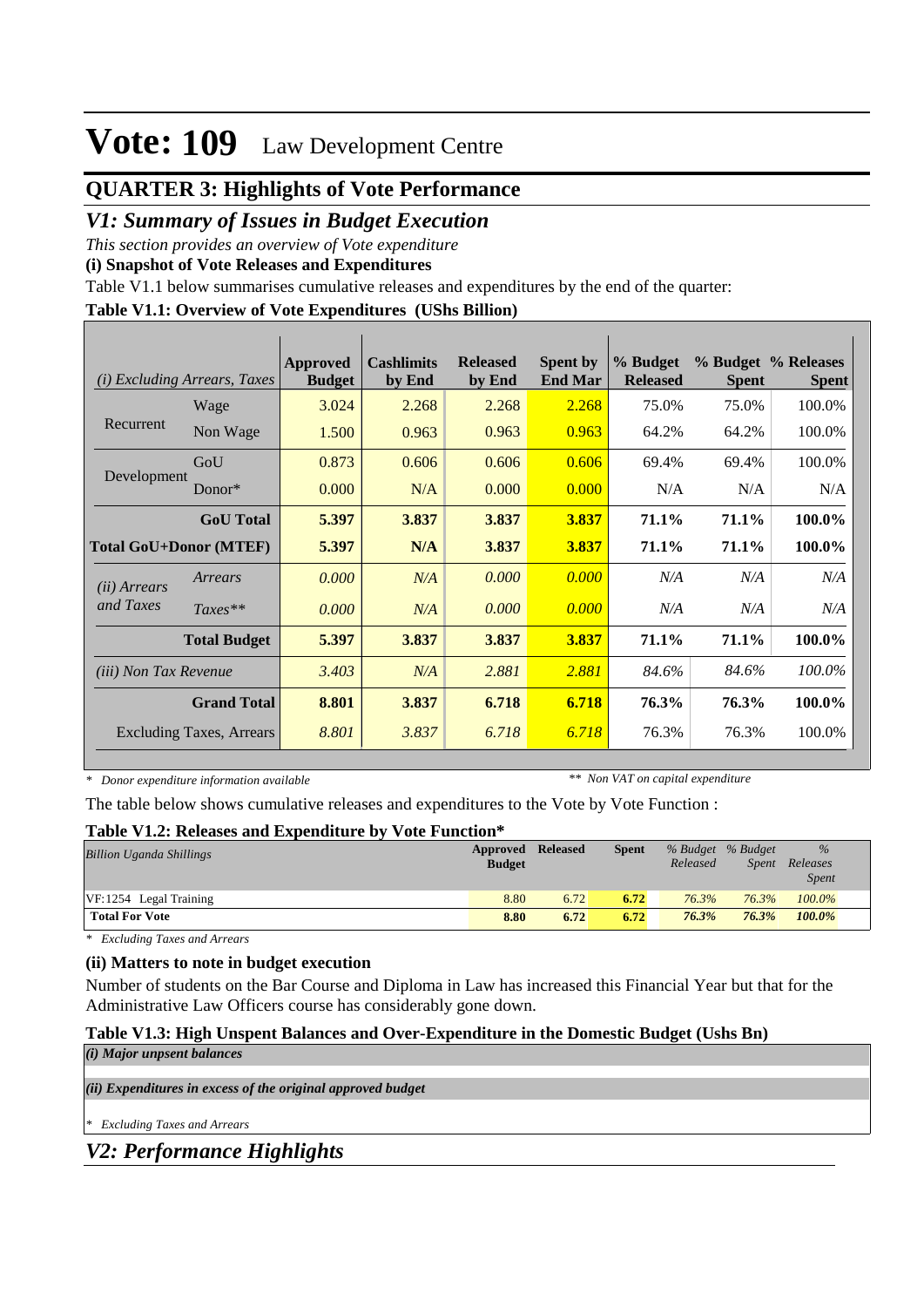# **Vote: 109** Law Development Centre

# **QUARTER 3: Highlights of Vote Performance**

*This section provides highlights of output performance, focusing on key outputs and actions impelemented to improve section performance.*

|  |  |  |  | Table V2.1: Key Vote Output Indicators and Expenditures* |
|--|--|--|--|----------------------------------------------------------|
|  |  |  |  |                                                          |

| Vote, Vote Function<br><b>Key Output</b>                                        | <b>Approved Budget and</b><br><b>Planned outputs</b>                                                                     |       | <b>Cumulative Expenditure</b><br>and Performance                                                                                    |       | <b>Status and Reasons for</b><br>any Variation from Plans                            |                |
|---------------------------------------------------------------------------------|--------------------------------------------------------------------------------------------------------------------------|-------|-------------------------------------------------------------------------------------------------------------------------------------|-------|--------------------------------------------------------------------------------------|----------------|
| Vote Function: 1254 Legal Training                                              |                                                                                                                          |       |                                                                                                                                     |       |                                                                                      |                |
| <b>Output: 125401</b>                                                           | <b>Legal Training</b>                                                                                                    |       |                                                                                                                                     |       |                                                                                      |                |
| Description of Performance: Train 500 Bar Course                                | students, 350 Diploma in Law<br>students, 60 Diploma in Human<br>Rights and 650 Administrative<br>officers               |       | Train 675 Bar Course<br>students, 676 Diploma in Law<br>students and 269 Administrative<br>officers                                 |       | increase in number of Bar<br>Course students admitted                                |                |
| Performance Indicators:                                                         |                                                                                                                          |       |                                                                                                                                     |       |                                                                                      |                |
| No of students trained on<br>Diploma in Law                                     | 350                                                                                                                      |       |                                                                                                                                     | 676   |                                                                                      |                |
| No of students trained on<br><b>Bar Course</b>                                  | 500                                                                                                                      |       |                                                                                                                                     | 675   |                                                                                      |                |
| No of students trained in<br><b>Administrative Law Course</b>                   | 650                                                                                                                      |       |                                                                                                                                     | 269   |                                                                                      |                |
| % of students who qualify on<br><b>Bar Course</b>                               | 80                                                                                                                       |       | 70                                                                                                                                  |       |                                                                                      |                |
| % of students who pass<br>diploma in Law as a<br>proportion of those trained    | 80                                                                                                                       |       | 70                                                                                                                                  |       |                                                                                      |                |
| <b>Output Cost:</b>                                                             | UShs Bn:                                                                                                                 | 2.840 | UShs Bn:                                                                                                                            | 2.227 | % Budget Spent:                                                                      | 78.4%          |
| <b>Output: 125404</b>                                                           | <b>Community Legal Services</b>                                                                                          |       |                                                                                                                                     |       |                                                                                      |                |
| Description of Performance: Train 500 Bar Course Students                       | in Clinical Education and<br>ADR, 100 Policeofficers, handle<br>100 juvenile offenders and<br>handle 600 petty offenders |       | Train 675 Bar Course Students<br>handle 217 juvenile offenders,<br>handle 152 petty offenders and<br>125 cases reconciled at court. |       | Increase in number of Bar<br>in Clinical Education and ADR, Course students admitted |                |
| Performance Indicators:                                                         |                                                                                                                          |       |                                                                                                                                     |       |                                                                                      |                |
| No. of police officers,<br>magistrates, community<br>leaders in legal practice. | 100                                                                                                                      |       | $\boldsymbol{0}$                                                                                                                    |       |                                                                                      |                |
| No. of juvenile cases handled                                                   | 1,000                                                                                                                    |       |                                                                                                                                     | 320   |                                                                                      |                |
| No of petty criminals trained<br>and accepted back in society                   | 1,000                                                                                                                    |       | 50                                                                                                                                  |       |                                                                                      |                |
| <b>Output Cost:</b>                                                             | <b>UShs Bn:</b>                                                                                                          | 0.208 | UShs Bn:                                                                                                                            |       | 0.135 % Budget Spent:                                                                | 65.1%          |
| <b>Vote Function Cost</b><br><b>Cost of Vote Services:</b>                      | <b>UShs Bn:</b><br>UShs Bn:                                                                                              |       | 8.801 UShs Bn:<br>8.801 UShs Bn:                                                                                                    |       | 6.718 % Budget Spent:<br>$6.718$ % Budget Spent:                                     | 76.3%<br>76.3% |

*\* Excluding Taxes and Arrears*

N/A

## **Table V2.2: Implementing Actions to Improve Vote Performance**

## *V3: Details of Releases and Expenditure*